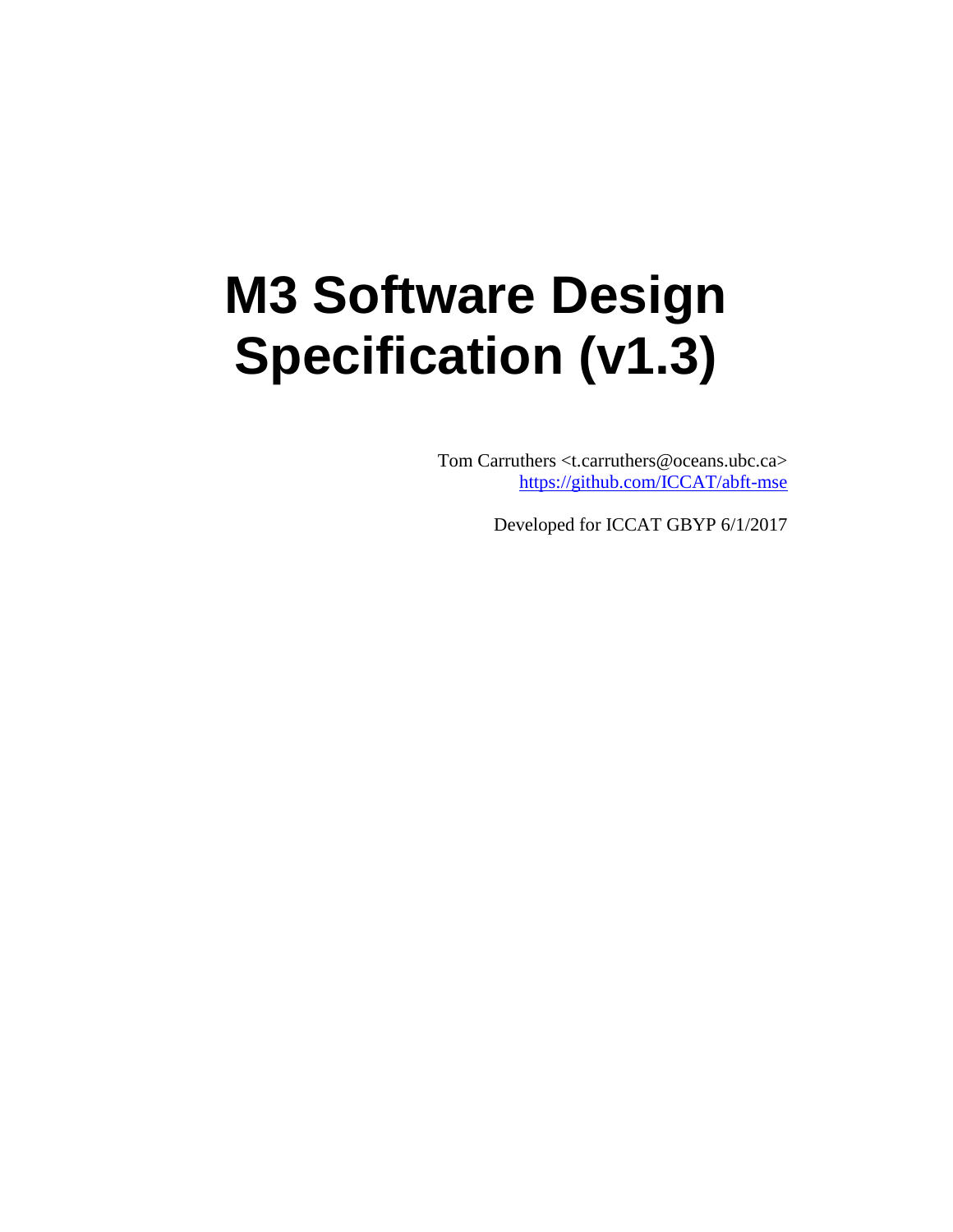#### **Table of Contents**

| 2. |      |  |
|----|------|--|
|    | 2.1. |  |
|    | 2.2. |  |
|    | 2.3. |  |
|    |      |  |
|    |      |  |
|    | 5.   |  |
|    |      |  |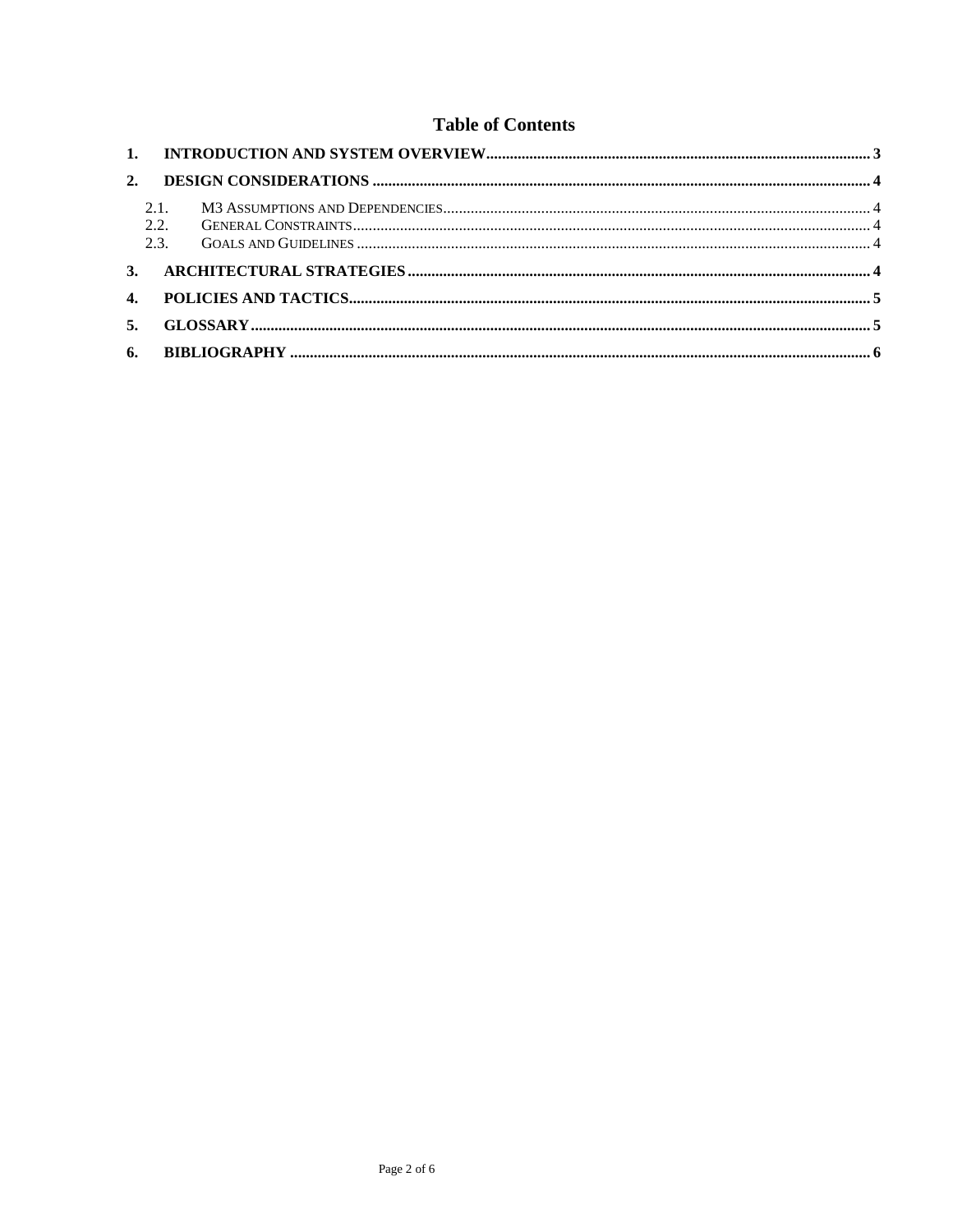## <span id="page-2-0"></span>**1. Introduction and System Overview**

A The Modifiable Multistock Model (M3, v1.3) is the estimation model that supports the ICCAT Atlantic Bluefin Tuna Management Strategy Evaluation (ABT-MSE Figure 1)(GBYP 2014). The model is coded with ADMB (v11.5, 64 bit, Windows 10) (Fournier et al. 2012) and compiled using MinGW (Windows 64 bit v4.2.0).

M3 is a fisheries assessment model based on standard equations for age-structured population dynamics (e.g. Quinn and Deriso 1999, Chapter 8). The model uses fishery, tagging and biological data to estimate a number of quantities for both eastern and western stocks of bluefin tuna including abundance, depletion, productivity, age-based movement, recruitment and fishery selectivity.

The intention of M3 is to estimate these quantities under multiple operating model configurations identified in a finalized MSE trial specifications document. For each operating model configuration, the M3 model is fitted to data and output files (MLE, Hessian, and MCMC samples) can then be read into the wider ABT-MSE framework in R for closed-loop simulation testing of various Management Procedures.





This document is intended as an overview of the M3 model, its functionality, role in the wider MSE framework, configuration options, design brief and objectives.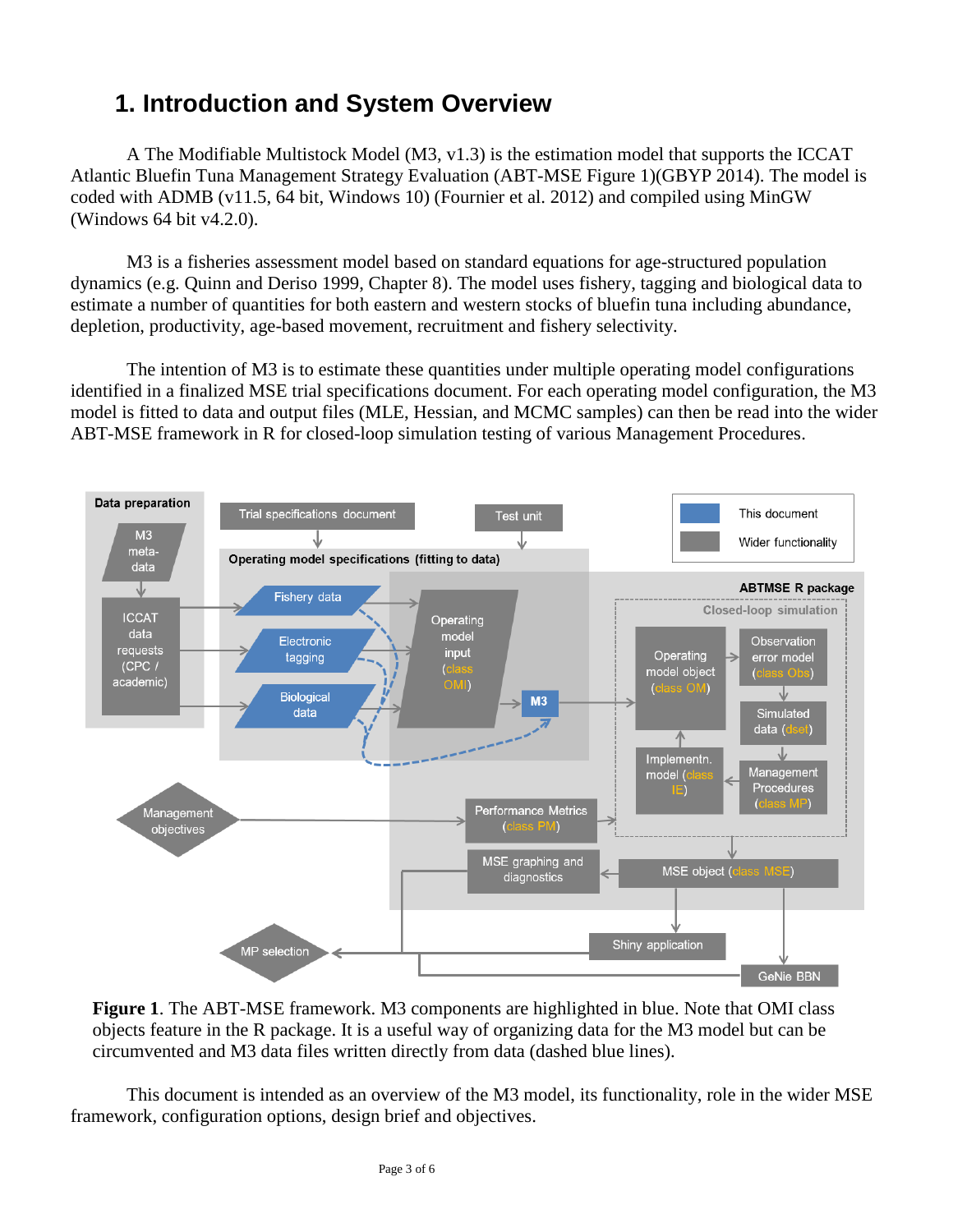## <span id="page-3-0"></span>**2. Design Considerations**

#### <span id="page-3-1"></span>*2.1. M3 Assumptions and Dependencies*

- Dependent on ADMB (v11.5) and a C++ compiler (e.g. MS Visual C++, Borland C++, MinGW).
- Optional I/O from R ABTMSE package.
- Should run in Mac, Linux and Windows operating systems
- Intended for use by quantitative fisheries analysts
- Likely to be branched into assessment and operating model formulations
- Based on conventional stock assessment equations but [extended to seasonal spatial structure.](https://drive.google.com/open?id=0B0HYOP0BN5RPdHpZRk1iRkZ6OWs)

#### <span id="page-3-2"></span>*2.2. General Constraints*

- Estimation should take less than 30 minutes per operating model specification allowing the full estimation of <u>18 [reference set operating models](https://drive.google.com/open?id=0B0HYOP0BN5RPWnduMFIybkpadjg)</u> to be completed in less than 1 processor week.
- Must estimate age-based movement
- Must estimate fishery and stock characteristics for Eastern and Western stocks simultaneously.
- Must be based on an established programming language / framework allowing other users to modify code.
- Should be able to produce both maximum likelihood estimates, hessian matrices and Bayesian posterior estimates of model parameters and derived quantities.
- Can be modified to provide a defensible multi-stock assessment of Atlantic Bluefin tuna.
- Can be linked to online data-bases.
- May be validated by simulation testing by an identical simulation model coded in an alternative programming language.
- Should account for historical catches before the current assessment period (ie before 1960).
- Should have the option of fitting to assessment catch rate indices.

#### <span id="page-3-3"></span>*2.3. Goals and Guidelines*

- Since uncertainty is to be primarily captured by alternative operating models, the emphasis is for rapid estimation of any single operating model rather than a single model that is the best representation of the stocks and fishery.
- MLE estimates are the priority, accounting for within model uncertainty using variance-covariance matrix (hessian) or perhaps later, MCMC samples.
- Code should be versatile and easily adapted to accommodate future changes in model assumptions.
- Estimation should be robust (for example should not provide spurious estimates of core parameters given varying initial parameter values)

## <span id="page-3-4"></span>**3. Architectural Strategies**

M3 was coded in ADMB because: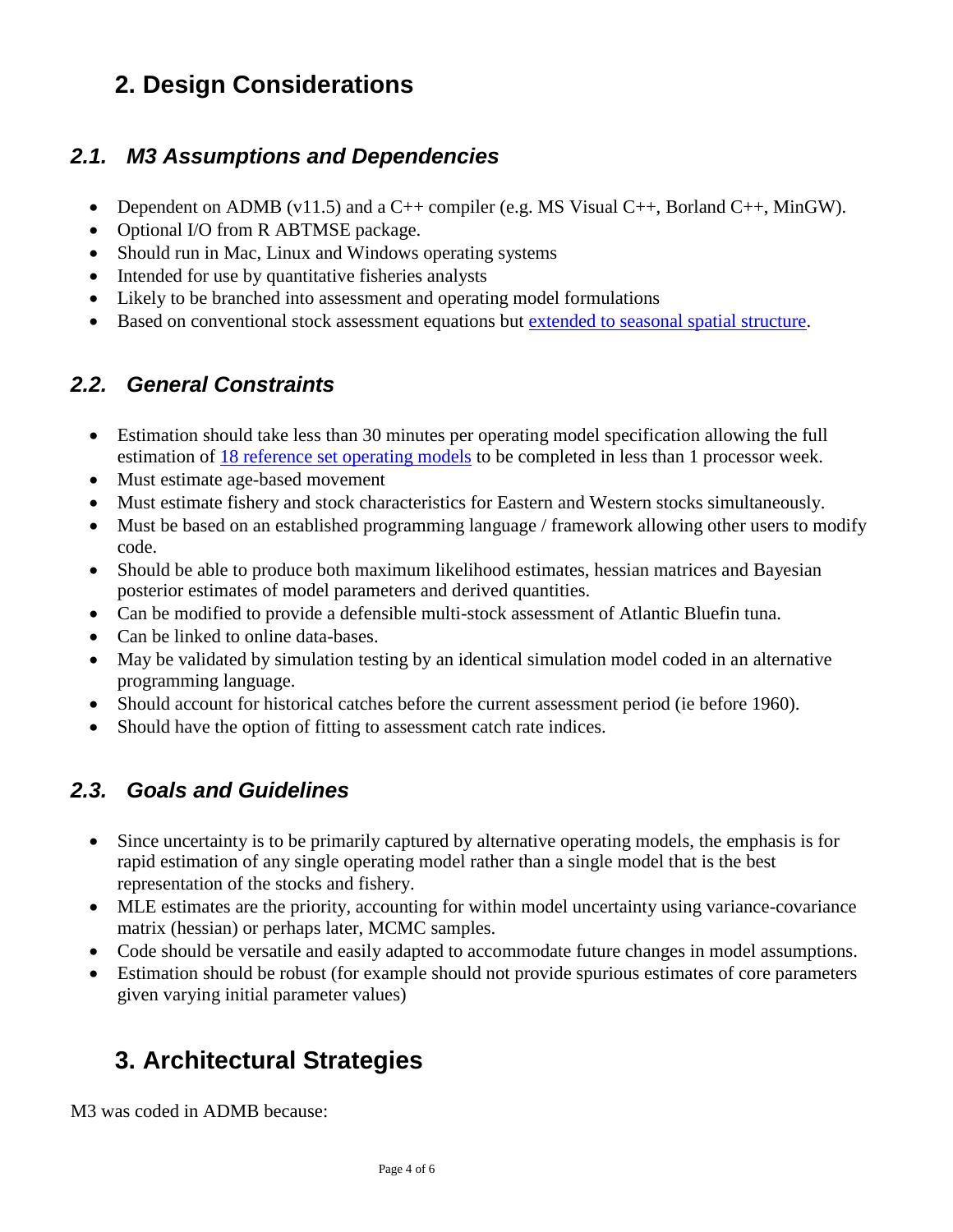- ADMB is established model development software in fisheries such as Stock Synthesis (Methot and Wetzel 2013), CASAL (Bull et al. 2012), Multifan-CL (Fournier et al. 1998) and iSCAM (Martell 2015).
- there are many quantitative fisheries analysts that have some experience with the software (increasing the chance that code may be developed by others).
- ADMB meets the brief of offering fast robust estimation for high-dimensional estimation problems
- ADMB provides established and easy Bayesian MCMC implementation via the Metropolis-Hastings algorithm
- ADMB is subject to ongoing development (for example parallel processing is in development)
- the template files may be compiled and the executable run, for a range of operating systems (Linux, MacOS, Windows)
- an extensive range of debugging tools are available to support model development in ADMB
- the software is freely available

The M3 model makes use of index table system of data input in which each data point is represented by a line that also includes the indexing of the datum (e.g. year, season, fishery, stock, age). The principal advantage of this approach is that it reduces errors in I/O of high dimensional data (5 dimensions +) and avoids very large input data sets when data are sparse (e.g. 95% missing values).

M3 code is organized into multiple functions allowing a large range of alternative modelling components to be included such as movement models, selectivities, likelihood functions. While the I/O system of ADMB is somewhat clunky in that it requires text files, it has the relative merit that these can be passed among developers and users.

## <span id="page-4-0"></span>**4. Policies and Tactics**

Any version of M3 that is to be used in assessment or conditioning operating models must be (1) subject to simulation testing and (2) released on the private ICCAT GitHub site (ICCAT-GitHub 2016) with sufficient time allowed for experimentation and feedback from others.

An important estimation trade-off is model complexity versus estimation time. M3 makes use of a single master relative abundance index that, along with fleet specific catches, is used to calculation partial fishing mortality rate estimates prior to model fitting. This tactic greatly reduces the number of estimated parameters whilst preserving the same information in relative abundance over time.

M3 is expected to be revised often in light of new model requirements or data availability. New versions are distributed privately (ICCAT GitHub) prior to a public release.

M3 is designed to be run from R (v3.2.3 R Development Core Team 2016) using parallel processing to limit total computation time.

### <span id="page-4-1"></span>**5. Glossary**

**ABT** – Atlantic Bluefin Tuna

**ADMB** – Automatic Differentiation Model Builder

**Assessment model** – A fishery model that represents system dynamics and is used to support management decision making.